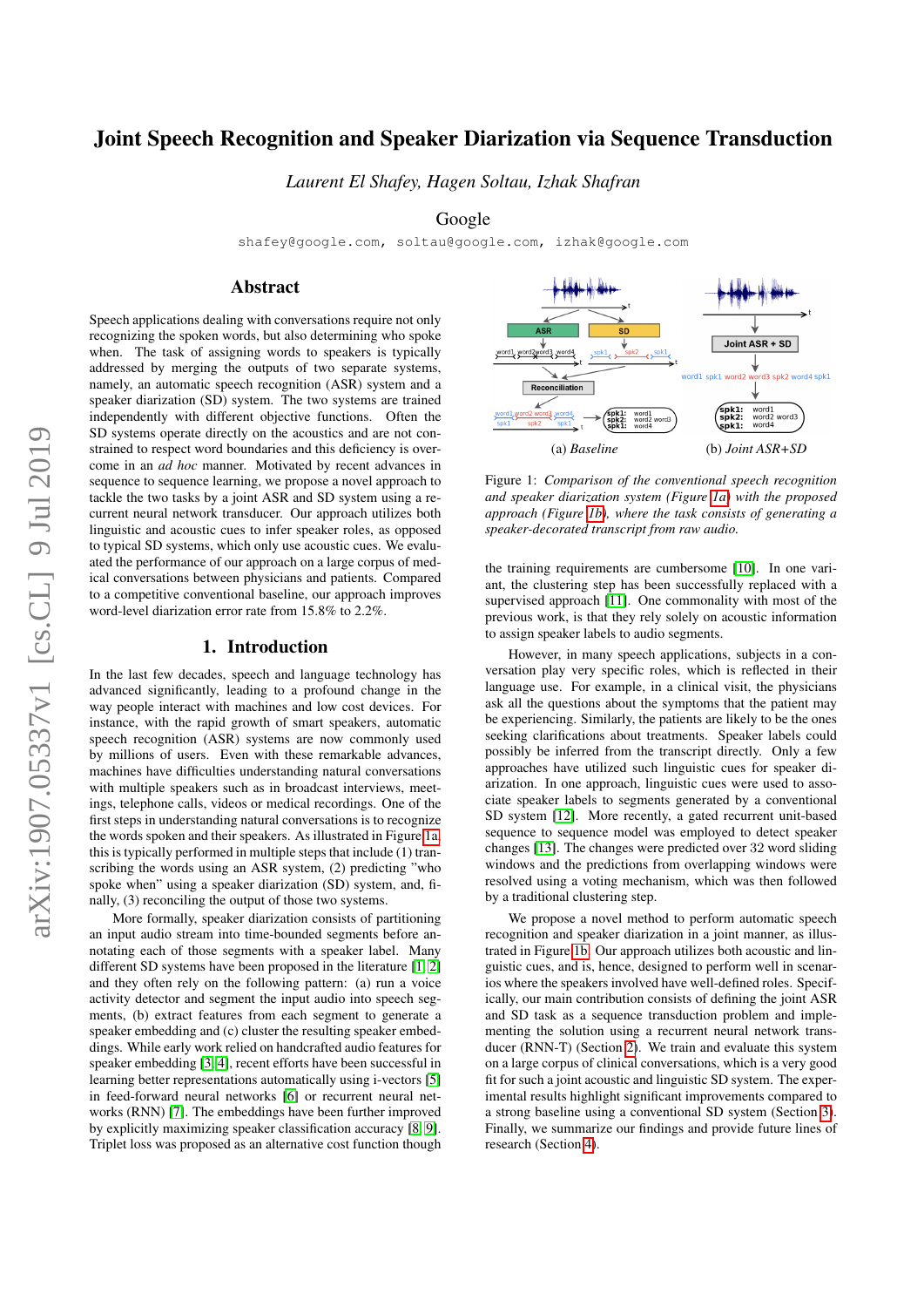<span id="page-1-1"></span>hello dr jekyll <spk: pt> hello mr hyde what brings you here today  $\langle$ spk:dr> I am struggling again with my bipolar disorder <spk:pt>

Figure 2: *Example of an output sequence for our joint ASR and SD RNN-T system. The corresponding input would be the raw audio signal. Speaker turns are displayed in different colors.*

# <span id="page-1-0"></span>2. Diarization via Sequence Transduction

#### 2.1. Problem Formulation and Proposed Solution

Many machine learning tasks can be expressed as mapping an input sequence into an output sequence. Specifically, speech recognition can be defined as a transformation that outputs a sequence of words from an audio signal. RNNs are popular models that have been used to model such sequential data. In speech recognition, they are often used in a hybrid setting, where alignments are precomputed via the Viterbi algorithm using an existing model [\[14\]](#page-4-13). As an alternative, Connectionist temporal classification (CTC) does not rely on pre-computed alignments and maximizes the likelihood via executing the forward-backward algorithm at every step [\[15\]](#page-4-14). To accommodate different sequence length between input and output, a blank symbol is introduced and the loss is calculated by marginalizing over all possible alignments. The main shortcoming of CTC is that output dependencies are not modeled. RNN-T models can be seen as an extension of CTC that addresses this shortcoming and adds a language model component [\[16\]](#page-4-15). Initially, the scores from the acoustic and language model components were simply multiplied. This was later improved up on by using a general feed forward layer [\[17\]](#page-4-16) and the resulting model proved to be very successful in various sequence modeling tasks.

Compared to conventional systems where acoustic and language models are trained separately, RNN-T models have recently been successfully applied to speech recognition using end-to-end training, leading to comparable or even higher accuracy on a diverse set of acoustic conditions [\[17,](#page-4-16) [18\]](#page-4-17).

The two key insights we exploit in our work are: (a) RNN-Ts can output richer set of targets symbols such as speaker role and punctuation, since they allow prediction of symbols without the need to explicitly attach observations to them, and (b) they can seamlessly integrate acoustic and linguistic information.

As a proof of concept, this article focuses on enriching the traditional speech recognition units with speaker roles, as illustrated in Figure [1.](#page-0-0) The closest approach we could find in the literature is [\[13\]](#page-4-12), which makes use of a sequence to sequence model, but only for SD and not ASR. For this task, we augment the output symbol set with new speaker role tokens. In the case of medical conversations between a physician and a patient, those additional tokens would e.g. be  $\langle spk: dr \rangle$ and <spk:pt>. For a given audio input snippet consisting of a speech conversation between a physician and a patient, our RNN-T model predicts a joint ASR and SD output sequence, as illustrated by an example in Figure [2.](#page-1-1)

#### 2.2. Recurrent Neural Network Transducer

Let  $X = (x_1, x_2, \dots, x_T)$  be an input sequence of acoustic frames<sup>[1](#page-1-2)</sup>, where  $T$  is the number of frames in the sequence.



Figure 3: *Architecture of the RNN-T-based model.*

Typically,  $\mathbf{x}_t \in \mathbb{R}^d$  are log-mel filterbank energies. Let Y =  $(\mathbf{y}_1, \mathbf{y}_2, \dots, \mathbf{y}_U)$  be the corresponding output sequence of symbols (including speaker roles) over the RNN-T output space  $\mathcal{Y}$ , and  $\mathcal{Y}^*$  be the set of all possible sequence over  $\mathcal{Y}$ . To handle different alignments between input and output sequences, we define an extended output space  $\bar{\mathcal{Y}} = \mathcal{Y} \cup {\emptyset}$ , where ∅ denotes the blank output, as well as the corresponding set  $\bar{\mathcal{Y}}^*$  of all possible sequences over  $\bar{y}$ . An element  $\mathbf{A} \in \bar{y}^*$  is referred to as an alignment, because the location of the blank symbols defines a mapping between the input and output symbols. For instance, the sequence  $\mathbf{A} = (\mathbf{y}_1, \emptyset, \mathbf{y}_2, \emptyset, \emptyset, \mathbf{y}_3) \in \overline{\mathcal{Y}}^*$  is then equivalent to  $(\mathbf{y}_1, \mathbf{y}_2, \mathbf{y}_3) \in \mathcal{Y}^*$ . Given the input sequence of frames X, the RNN-T model [\[16\]](#page-4-15) defines a conditional probability  $P(Y \in \mathcal{Y}^* | \mathbf{X})$  by marginalizing over the possible alignments

$$
P(\mathbf{Y} \in \mathcal{Y}^* \mid \mathbf{X}) = \sum_{\mathbf{A} \in \mathcal{B}^{-1}(\mathbf{Y})} P(\mathbf{A} \mid \mathbf{X}), \tag{1}
$$

where  $\beta$  is the function that removes the blank symbols from a given alignment in  $\bar{\mathcal{Y}}^*$ .

An RNN-T models this conditional probability using three different networks. (1) A *transcription network* (commonly called *encoder* in the sequence to sequence literature) maps the acoustic frames  $\{x_{\tau}\}_{1 \leq \tau \leq t}$  into a higher level representation  ${\bf h}_t^{\text{enc}} = f^{\text{enc}}\left(\left\{{\bf x}_{\tau}\right\}_{1 \leq \tau \leq t}\right)$ . (2) A *prediction network* makes predictions based on the previous non-blank symbol such that  $\mathbf{h}^{\text{pred}}_u = f^{\text{pred}}\left(\{\mathbf{y}_v\}_{1 \le v \le u-1}\right)$ . Finally, (3) a *joint network* combines the output of the previous two networks to produce the logits  $l_{t,u} = f^{\text{joint}}\left(\mathbf{h}_t^{\text{enc}}, \mathbf{h}_u^{\text{pred}}\right)$ . The output of the joint network is then fed into a softmax layer to define a probability distribution. The model is optimized by maximizing the loglikelihood of  $P(\mathbf{Y} \in \mathcal{Y}^* | \mathbf{X})$ .

The forward-back algorithm is used to calculate  $P(Y \in \mathcal{Y}^* | \mathbf{X})$  efficiently via dynamic programming. Training the RNN-T model on accelerators like graphical processing units (GPU) or tensor processing units (TPU [\[19\]](#page-4-18)) is non-trivial as computation of the loss function requires running the forward-backward algorithm. This issue was addressed recently in a TPU friendly implementation of the forward-backward algorithm, which recasts the problem as a sequence of matrix multiplications [\[20\]](#page-4-19). We took advantage of an efficient implementation of the RNN-T loss in TensorFlow that allowed quick iterations of model development [\[21\]](#page-4-20).

### <span id="page-1-3"></span>2.3. Model Implementation

For training purposes, we split long conversations into audio segments of maximum 15s that may contain multiple speakers. The corresponding output targets are speaker role decorated transcripts as previously depicted on Figure [2.](#page-1-1) We then

<span id="page-1-2"></span> $<sup>1</sup>$ As a naming convention, we employ uppercase bold symbols to</sup> denote variables that represent sequences over time, and corresponding lowercase bold symbols for elements within such a sequence at given time steps.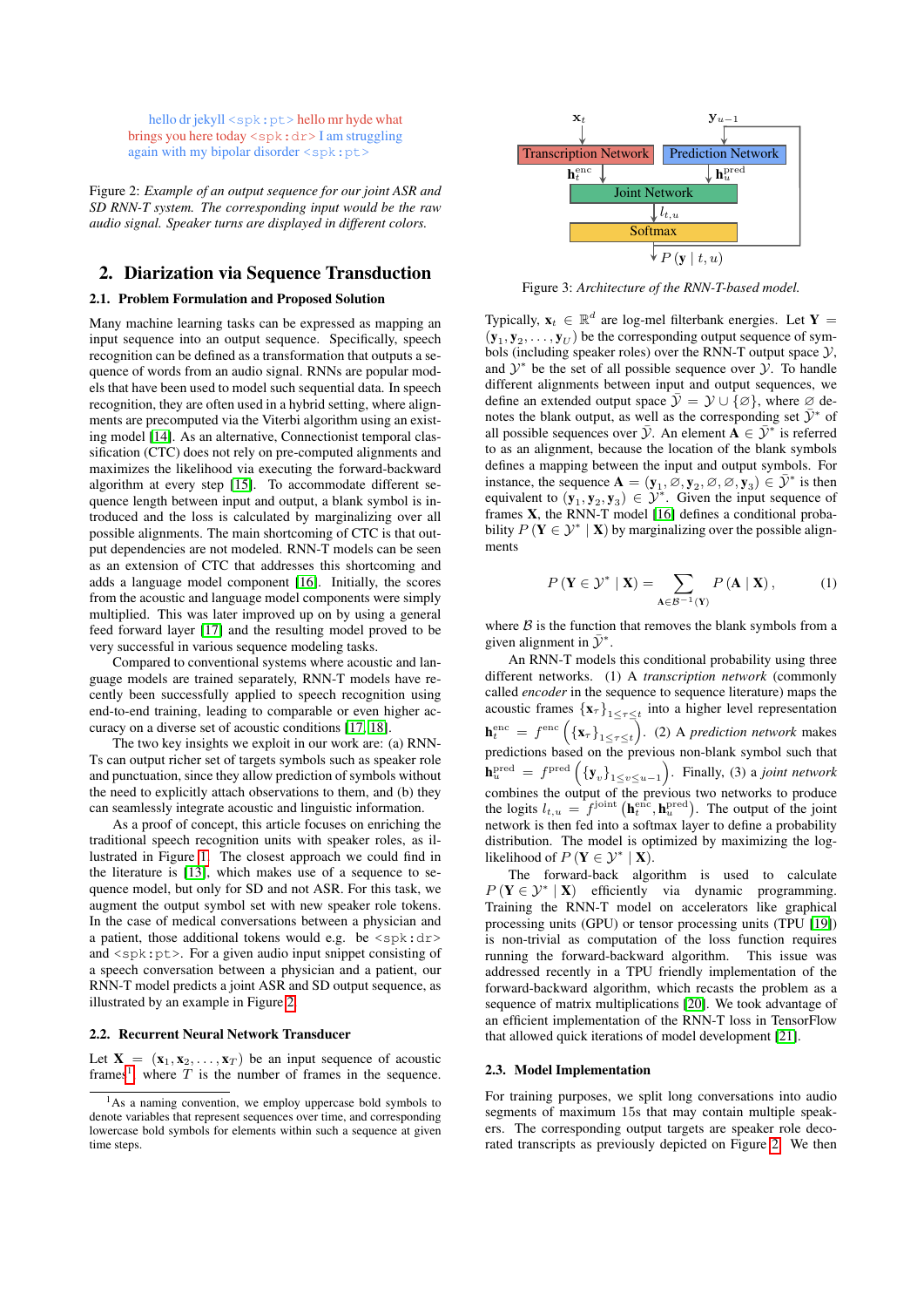<span id="page-2-1"></span>

Figure 4: *Transcription network (encoder) architecture*

extract acoustic frames, which are 80-dimensional logmel filterbank energies ( $d = 80$ ).

While sequence to sequence models often make use of graphemes as units, we argue that longer units are more appropriate for speech recognition. For example, if training data is abundant, entire words can be modeled directly in an LVCSR system [\[22\]](#page-4-21). In this work, we choose a middle ground, and use morphemes as units that were obtained by a data driven approach [\[23\]](#page-4-22). Longer units have the advantage that we can reduce the time resolution for the output sequence, making both training and inference more efficient. We do this by employing a hierarchy of time delay neural network (TDNN) layers that reduces the time resolution from 10ms to 80ms [\[24\]](#page-4-23). The architecture is very similar to the encoder used for CTC word models where the time resolution was reduced to 120ms and this decimation improved both inference speed and word error rate [\[25\]](#page-4-24).

Specifically, our encoder consists of three identical blocks made of four layers (see Figure [4\)](#page-2-1): (a) a  $1D$  temporal convolutional layer with 512 filters, a kernel size of 5 and a maxpooling operator of size 2 followed by (b) three bi-directional long short-term memory (LSTM [\[26\]](#page-4-25)) layers with 512 units. The prediction network consists of a word embedding layer that maps our morpheme vocabulary of about 4K units to a 512 dimension vector space followed by a uni-directional LSTM with 1024 units and a fully connected layer with 512 units.

Training is performed using the stochastic gradient-based Adam optimizer [\[27\]](#page-4-26). We train the model on a set of 128 TPUs and it converges in less than two days.

### 3. Experiments

### <span id="page-2-0"></span>3.1. Corpus

We experimented on a large corpus of about  $100K \approx 15K$ hours) manually transcribed audio recordings of clinical conversations between physicians and patients, where each conversation is about 10 minutes long on the average. The transcription breaks up a conversation into speaker turns and in each turn identifies the speaker role label and the sequence of words spoken. This long-form transcription makes the corpus well-suited for training our proposed model. Each conversation typically contains two different speaker roles, respectively <spk:dr> and <spk:pt>. For the relatively few cases where other speakers are involved, we map them to the closest speaker role (e.g., nurses to  $\langle$ spk:dr>, family caregivers to  $\langle$ spk:pt>). The acoustic quality of the recordings varied significantly due to several factors – the distance of the speakers to the microphone, recording devices, the audio encoder (mp3 or wav) and the sample rate (8kHz or 16kHz). We partitioned our corpus into three sets, holding out 508 and 404 conversations for development and evaluation sets respectively, and the rest for training. There are no overlaps of physicians between the three sets. The patient overlap is uncertain since their identities are unavailable. The training data is split into segments of less than 15sec, as mentioned earlier, and results in an average of about 4 speaker turns per segment.

#### 3.2. Evaluation Metric

The common approach to evaluate conventional diarization systems is to rely on the diarization error rate (DER) metric, which compares reference speaker-labeled segments with SD predictions in the time domain. In contrast, the use of a joint ASR and SD system directly assigns speaker roles to the recognized words, and hence makes it unnecessary to depend on the time boundaries for aligning words with the speaker roles.

Motivated by the speaker attributed task proposed in the NIST RT-03F evaluation plan [\[28\]](#page-4-27) (Section 5.2.5), we utilize a metric suitable to assess such end-to-end joint ASR and SD systems, by measuring the percentage of words in the transcript decorated with the right speaker tag. Specifically, we define the Word Diarization Error Rate (WDER) as:

$$
WDER = \frac{S_{IS} + C_{IS}}{S + C}
$$
 (2)

where,

- 1.  $S$ <sub>IS</sub> is the number of ASR Substitutions with Incorrect Speaker tokens,
- 2.  $C_{\text{IS}}$  is the number of Correct ASR words with Incorrect Speaker tokens,
- 3. S is the number of ASR substitutions,
- 4. C is the number of Correct ASR words.

Note that this WDER metric must be used in combination with the ASR Word Error Rate (WER) to account for deletions and insertions since the speaker labels associated with them cannot be mapped to reference without ambiguity. In our opinion, this word-level metric reflects the performance in an actual application better than the time-level metric.

### 3.3. Baseline

Since our proposed joint model is based on RNN-T, we compare its performance with a baseline system that also uses an equivalent RNN-T model but only for ASR. The architecture of the ASR system is same as described in Section [2.3,](#page-1-3) except that the speaker roles are removed from the transcript. Based on our past experience with conventional SD system, we built a strong baseline system consisting of the following five stages:

(a) Speech detection and segmentation: This stage consists of an LSTM-based speech detector whose threshold is kept low to minimize deletion of speech segments [\[29\]](#page-4-28).

(b) Speaker embedding: The speaker embeddings are computed using a sliding window of 1sec with a stride of 100ms. An acoustic feature sequence is extracted from the 1sec window and fed into an LSTM model. The last hidden state of the LSTM is extracted as the embedding for the 1sec window [\[30\]](#page-4-29). The embeddings are trained to maximize classification of speakers in the training set [\[8,](#page-4-7) [9\]](#page-4-8).

(c) Speaker change detection: Cosine distance is computed between adjacent embedding vectors in the speech segments. When the distance is higher than a threshold (optimized on the development set), the transition is marked as a speaker change. Thus, speech segments are broken into single speaker segments.

(d) Speaker clustering: The single speaker segments are clustered so that the speaker labels can be applied consistently across all segments from the same speaker. Among various choices of clustering algorithms, we found k-means to be most effective, with  $k = 2$ .

(e) Reconciling the ASR and SD output: The SD system provides speaker turns with time boundaries and these labels are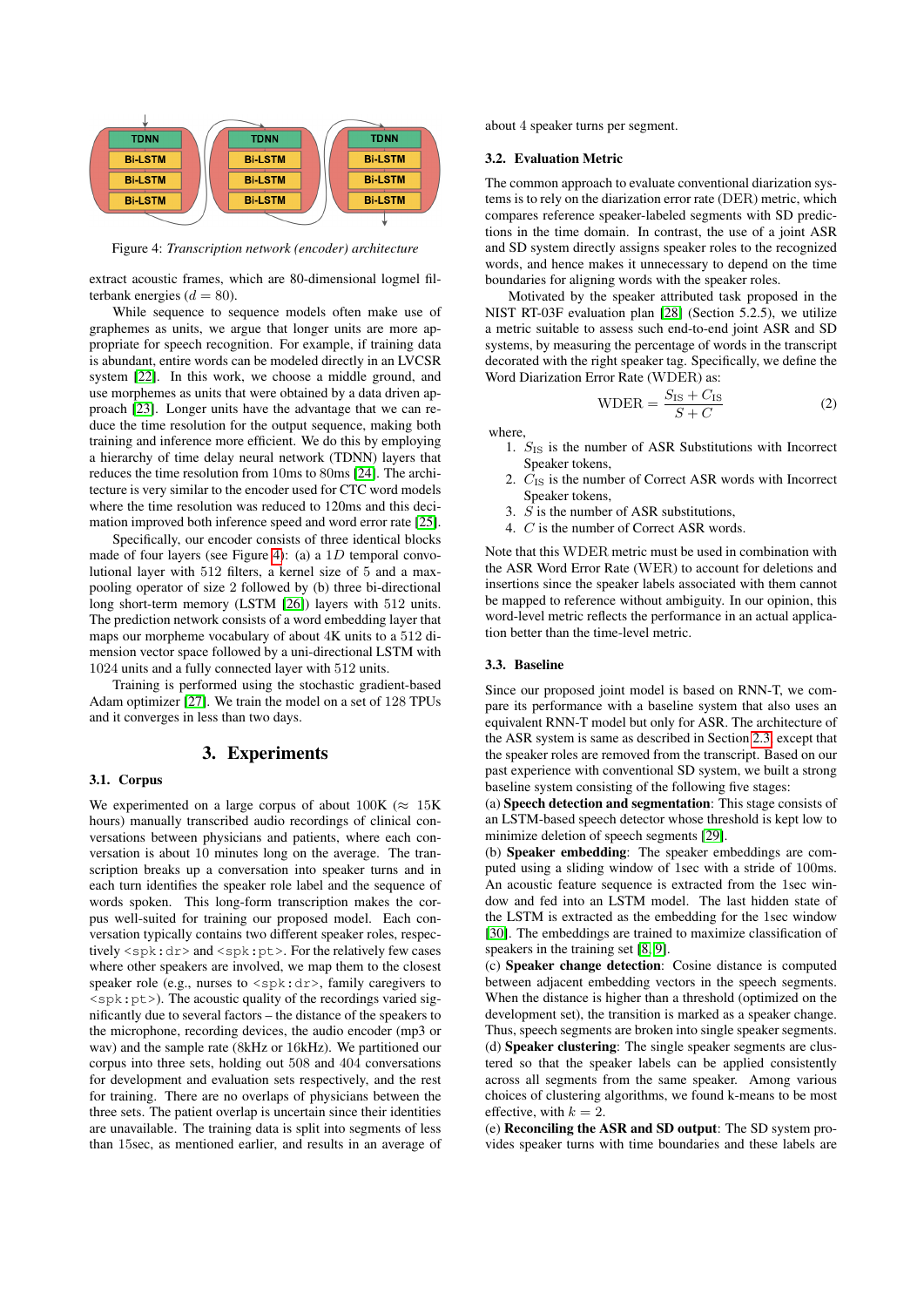<span id="page-3-2"></span>

Figure 5: *Distribution of the* WDER *on a per conversation basis for the baseline and the proposed system.*

mapped to recognized words using the associated word boundaries from the ASR system. When the speaker turn boundary fall in the middle of a word, we assign the word to the speaker with the largest overlap with the word. The baseline predicts generic speaker tags such as  $\langle spk:0 \rangle$  and  $\langle spk:1 \rangle$ .

For evaluation purposes, we map the generic labels back to speaker roles on a per conversation basis. The mappings are picked to minimize the diarization errors, hence, giving an advantage to the baseline over the proposed system. For training speaker embeddings, we augmented our training data with the VoxCeleb2 dataset [\[31\]](#page-4-30) since it improved the performance over using only our corpus. Note, the VoxCeleb2 data does not contain long-form transcription or speaker role labels in medical domain and hence cannot be used for training the integrated RNN-T models. Thus, the baseline used more data than our RNN-T model.

### 3.4. Results and Analysis

In Table [1,](#page-3-1) we compare the performance of our system with the strong baseline described above. We observe a substantial improvement in WDER, which drops from 15.8% to 2.2%, a relative improvement of about 86% over the baseline. This gain in WDER comes at a small cost in ASR performance with about 0.6% degradation in WER.

In a conventional system, the WDER is affected by several factors such as errors in ASR generated word boundaries, errors in SD generated speaker turn boundaries as well as errors in the ad hoc reconciliation step. In contrast, our proposed system clearly benefits from the lack of such intermediate steps.

Examining the distribution of errors across conversations, as shown in Figure [5,](#page-3-2) we find that the performance of our proposed system is much more consistent with most of the conversations under WDER of 4%, while the baseline system has a wide spread around a mode of 11%. On manual inspection of the outliers of our system (above 15%), interestingly, the speaker change detections rarely fail, but, once the model

<span id="page-3-1"></span>

|       | <b>Baseline</b>     | Joint ASR+SD        |
|-------|---------------------|---------------------|
| WDER. | 15.8%               | $2.2\%$             |
| WER.  | $18.7\%$            | 19.3%               |
| D/I/S | $7.2\%/2.1\%/9.4\%$ | $6.8\%/2.8\%/9.7\%$ |

Table 1: *Word Diarization Error Rate (*WDER*), Word Error Rate (*WER*) and its decomposition in Deletion / Insertion / Substitution errors (*D/I/S*) on the evaluation set.*

<span id="page-3-3"></span>

Figure 6: *Impact of amount of training data on the performance of the proposed system on the evaluation set.*

wrongly assigns speaker roles, they stay flipped for a large segment of the conversation. We suspect this is due to the way inference is performed on chunks of conversation in batches and not on the entire conversation.

Joint models are notorious for being susceptible to data sparsity, so we investigate the impact of training data size on our model performance. In the Figure [6,](#page-3-3) we plot the performance with respect to training data size ranging from 3, 000 to 15, 000 hours of audio. For ease of experimentation, we didn't tune the model size. We observe that more training data seems to be more helpful to improve WER rather than WDER.

# 4. Conclusions And Future Work

<span id="page-3-0"></span>We introduced a novel joint ASR and SD system, which relies on the sequence to sequence paradigm and is implemented using an RNN-T model. We demonstrated the performance of our approach by evaluating it on a large corpus of clinical conversations between physicians and patients. Compared to a conventional baseline, we observed a significant relative improvement of 86% in the word-level diarization error rate, without significant degradation in the word error rate.

This system is particularly well-suited for applications where there are limited number of speakers in a conversation and speaker roles fall into well-defined categories. Note that the focus of our system is labeling speaker roles rather than identities, and as such it is critical to have matched speaker role labeled training data. Unfortunately, to the best of our knowledge, there is no public corpus where we could have evaluated our model for the benefit of the larger community. One other question that we were unable to address in this work is how much of the performance gain was from the lexical cues. This is complicated by the fact that lexical cues need to be inferred on spoken words and not transcribed ones.

In the future, we would like to evaluate our approach on other applications with clear speaker roles. Longer term, we are interested in providing truly rich transcripts of conversations. For example, we are currently conducting experiments to include punctuation and capitalization that look promising and we believe that the approach could be highly beneficial for exploiting non-verbal cues such as emotions.

## 5. Acknowledgements

We are grateful to Rick Rose and Olivier Siohan for many discussions and help with the baseline system, the WDER metric and its implementation, and to Gang Li for help with improving the speaker embedding for the baseline system.